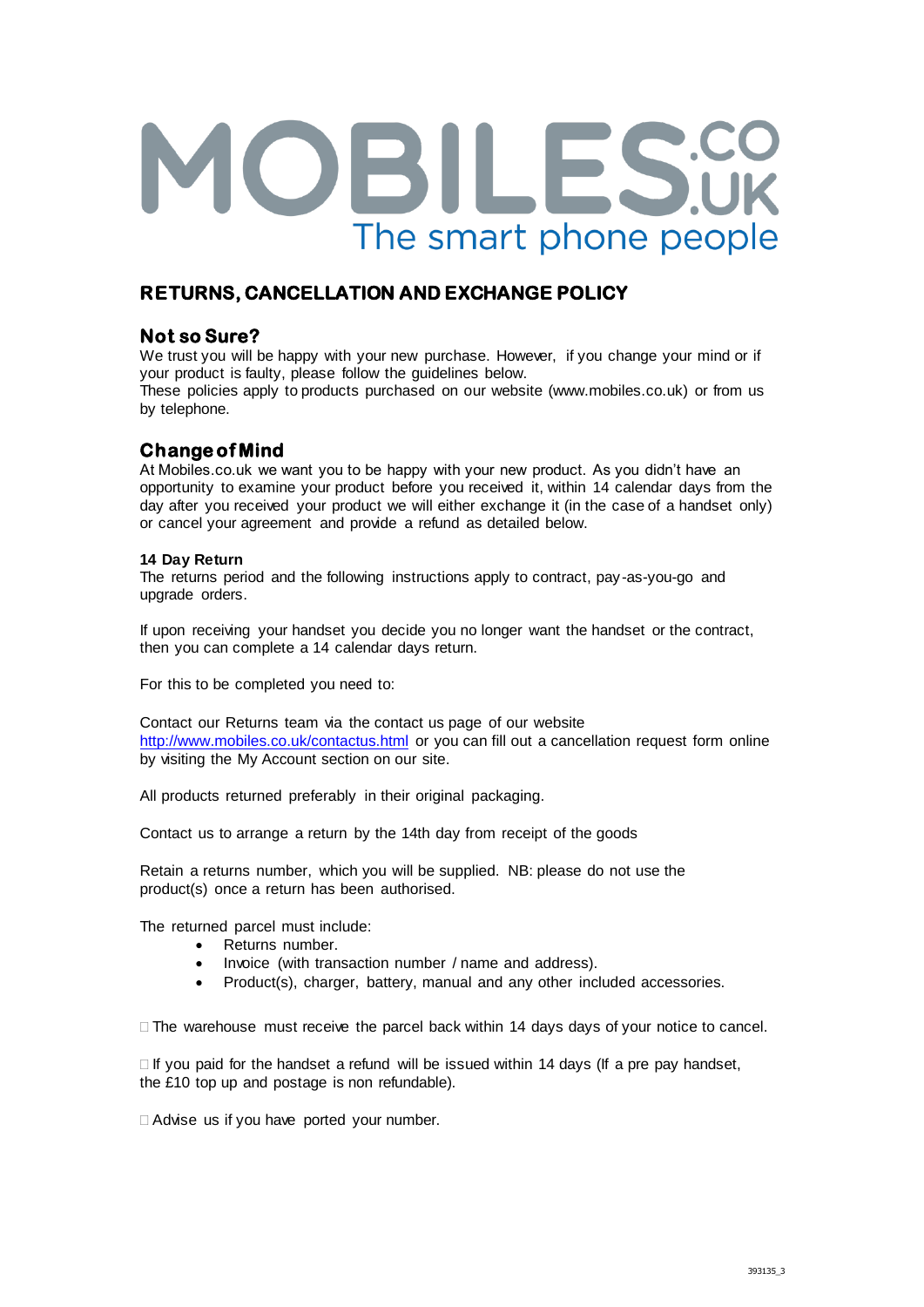$\Box$  If you have ported your number you need to contact your network provider to retain a PAC code.

 $\Box$  If you paid a deposit you will need to contact and retrieve this back from the network provider.

 $\Box$  Please allow up to 28 days from the date our warehouse receives the phone, for disconnections to be processed.

If when using the handset you discover you have no signal please contact our returns department and they will liaise with the network for you. If they confirm no signal is available in this area and the contract is within 14 calendar days after you receive the handset then we will be able to authorise a return for cancellation.

#### **Duplicate Orders**

If you have received a duplicate order by mistake (i.e. two handsets), please contact us straight away to arrange returning the extra item or you could be charged for an additional contract by the network. If you fail to contact our returns team within 14 calendar days you may be required to pay the line rental for the extra phone.

## **Arranging an Exchange**

#### **Change of Mind Exchange**

If you decide you no longer want the handset we will be happy to offer a non like for like exchange within in the first 14 calendar days after you receive the handset. We can exchange the handset for a different model if it is available on the same tariff and of the same value.

#### **30 Day Exchange**

If your original handset becomes faulty, then we will be happy to offer a 30 day exchange. The average turn around time of an exchange is 5 working days depending if it falls on a weekend.

Physical free gifts can only be exchanged for the exact same product. To process an exchange you need to:

Contact our Returns team by visiting<http://www.mobiles.co.uk/contactus.html>

Retain an exchange transaction number, which you will be supplied.

D Please keep the sim card and free gift (if a handset exchange).

 $\Box$  If you wish to keep any data save this elsewhere before hand.

□ All products returned preferably in their original packaging.

 $\Box$  The returned parcel must include:

- Exchange transaction number
- Invoice (with transaction number / name and address)
- Charger, battery, manual and any other included accessories

 $\Box$  Send the parcel back via Royal Mail Special Delivery, this is an insured service. Liability for the handset remains with you until we receive it back.

 $\Box$  Send the parcel back to the warehouse within 48 hours of setting up the exchange.